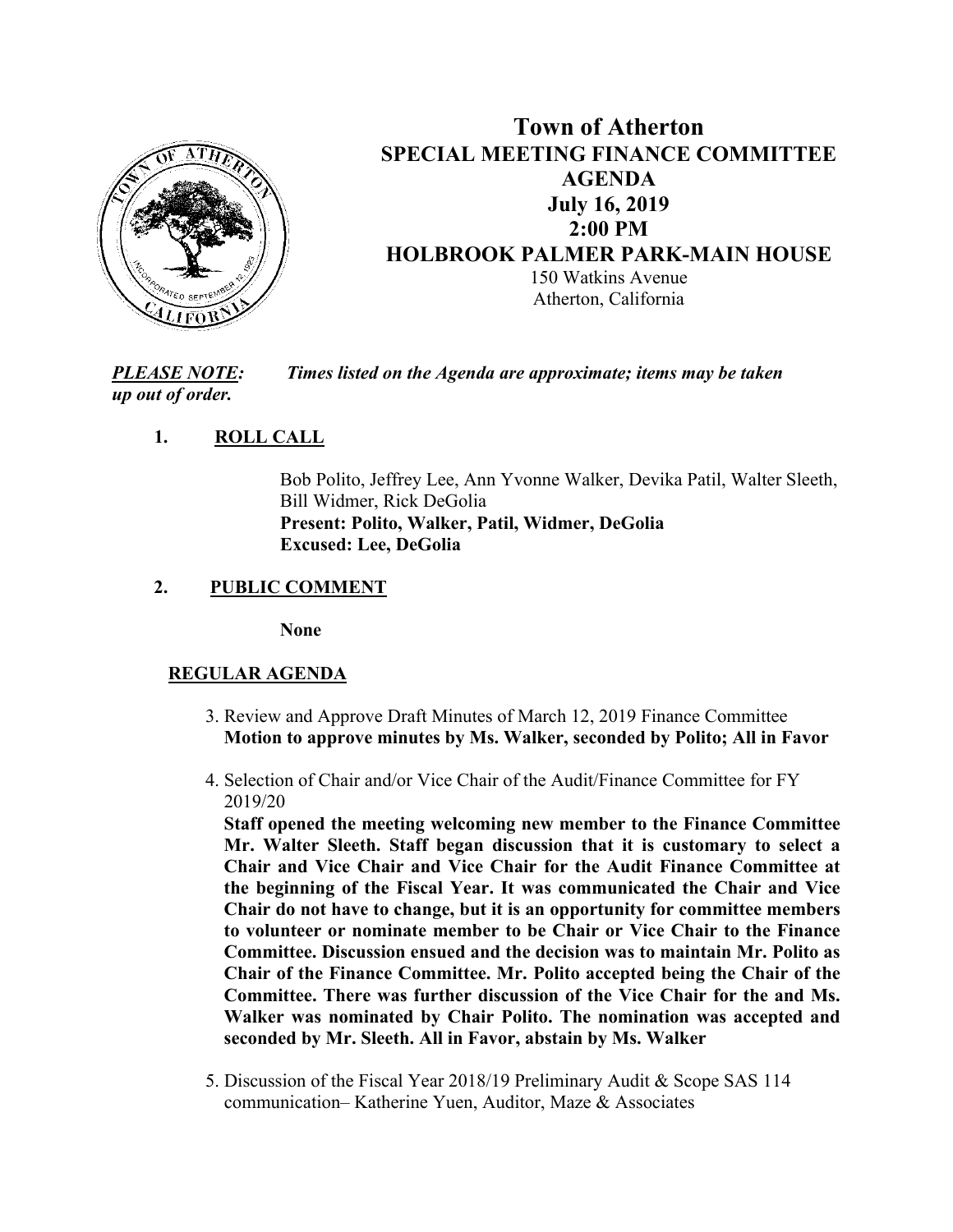**Staff began this item as discussion of the Fiscal Year 2018/19 preliminary audit and scope with the Town independent auditor Maze and Associates. The auditor is tasked with auditing the basic financial statements of the Town. The field work for the Fiscal Year 2018/19 audit began the week of April 8 through April 12. There is the required process audit process of SAS 114 communication with the committee. Audit engagement partner Katherine Yuen began introduction that she maintains over 23 years with Maze and Associates and focus has been with government agency auditing. The SAS 114 is the communication of the auditor's responsibilities under generally accepted auditing standards and process of the audit. This includes the concept of materiality, the planned scope, timing, independence and management representations. Ms. Yuen discussed that company issues in the early 2000's such as those of Enron make it a requirement of the SAS 114 discussion.** 

**It was mentioned we follow all the Government Audit Standards with all their audits. Part of the auditor's main goal is to review the financial statements and test that everything is materially correct. There is verification of the testing of controls. Ms. Yuen discussed that an audit is usually issued a clean opinion. It means based on the audit all standards are met and controls are maintained, it does not mean an agency is financially sound. The Auditor will communicate anything they see during the audit. The interim phase reviews and conduct interviews with the Town management in understanding controls and verifying procedures. The final phase of the audit is October 28 through November 1. This includes the testing of balances and comparing the amounts with the records of the Town and that they are sound. There is an Information Technology (IT) component that includes a Town-wide IT system review.** 

**There was a question that was posed on the procedures of the audit. Does the Auditor look at the Town policies? It was confirmed that the auditor looks at procedures as well as Town policies such as the investment and purchasing. They review disbursements with the purchasing policies. Ms. Yuen further discussed the audit scope, timing, and responsibilities of the audit plan. Additional discussion ensued regarding fraud considerations and the consideration of fraud in a financial statement audit. It was discussed that this audit standard was an implementation due to the collapse of Enron, Worldcom, and other private sector frauds and the definition is a material misstatement in financial statements. As part of the SAS 114 communication, Ms. Yuen asked the Committee certain inquiries regarding the risk or knowledge of fraud. It was acknowledged by the Committee that there were no risk or knowledge of fraud. The presentation concluded with conversation on appreciation with meeting with the Finance Committee to discuss the Town audit communications.** 

#### 6. Discuss and set Finance Meeting dates for Fiscal Year 2019/20

**This item was discussion to establish the meeting schedule for the Finance Committee for the Fiscal Year 2019/20. It was communicated that each Town**